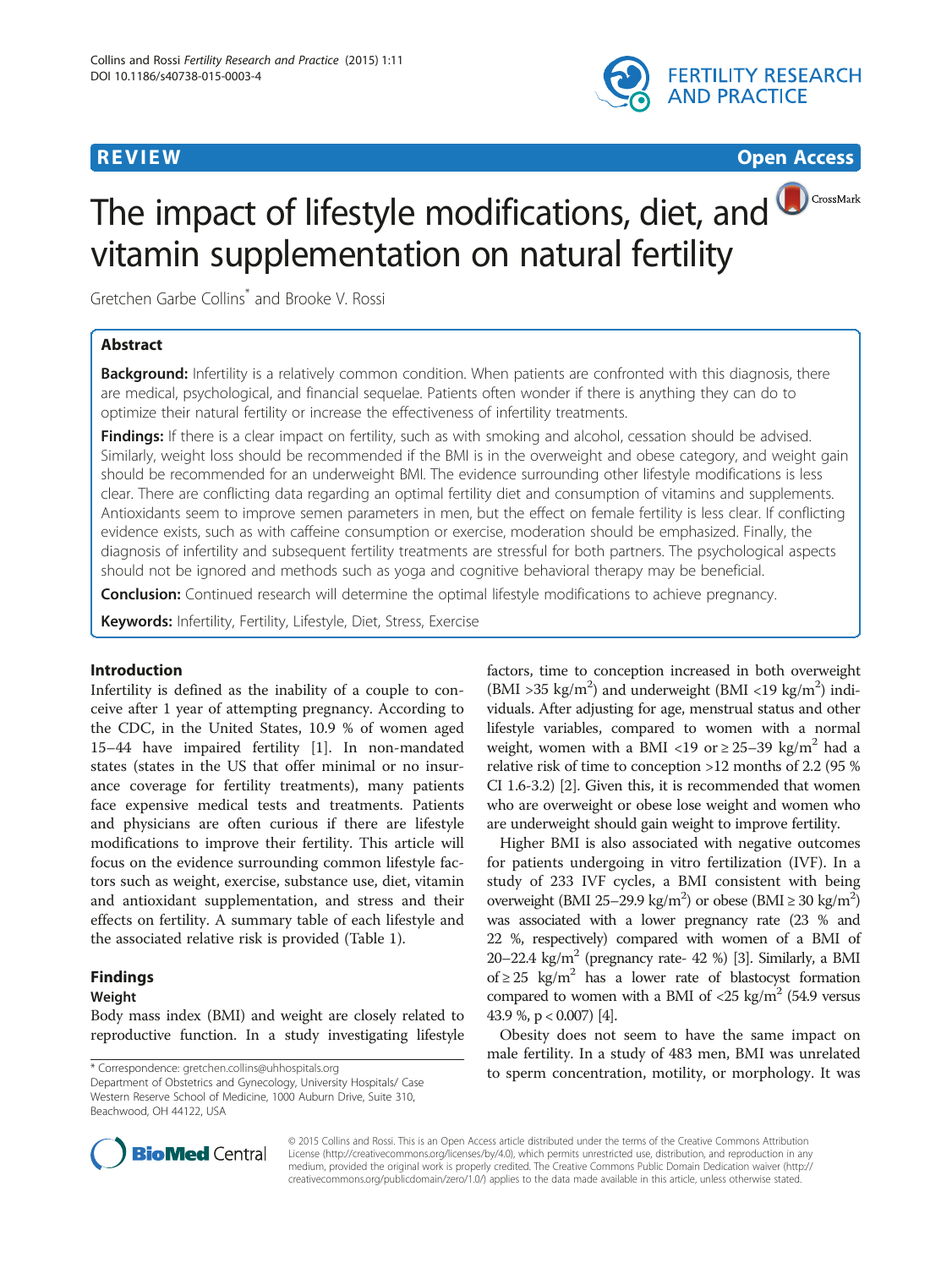<span id="page-1-0"></span>Table 1 List of lifestyle/consumption and their risk for infertility

| Lifestyle                       | Risk for Infertility         |
|---------------------------------|------------------------------|
| Weight (2)                      |                              |
| BMI 25-39 or <19                | RR-2.2 (95 % CI 1.6-3.2)     |
| Exercise (8)                    |                              |
| <15 min/day                     | OR- 0.5 (95 % CI 0.3-0.9)    |
| 16-30 or 30-60 min/day          | OR-0.3 (95 % CI 0.2-0.5)     |
| Exercise to exhaustion          | OR-2.3 (95 % CI 1.2-4.5)     |
| Tobacco (18)                    |                              |
| Smokers versus Nonsmokers       | OR- 1.6 (95 % CI 1.34-1.91)  |
| Alcohol (27)                    |                              |
| High consumers                  | RR- 1.59 (95 % CI 1.09-2.31) |
| Low consumers                   | RR-0.64 (95 % CI 0.46-0.90)  |
| Diet and Nutrition (38)         |                              |
| Red Meats                       | RR- 1.42 (95 % CI 0.98-2.06) |
| Chicken/Turkey                  | RR- 1.53 (95 % CI 1.12-2.09) |
| Processed Meats                 | RR- 1.04 (95 % CI 0.67-1.62) |
| Fish                            | RR- 1.04 (95 % CI 0.64-1.70) |
| Low Fat Dairy (41)              |                              |
| 2-4 servings/week               | RR- 1.32 (95 % CI 0.83-2.11) |
| 5-6 servings/week               | RR- 1.77 (95 % CI 1.06-2.94) |
| High Fat Dairy                  |                              |
| 2-4 servings/week               | RR-0.91 (95 % CI 0.67-1.24)  |
| 5-6 servings/week               | RR-0.77 (95 % CI 0.52-1.15)  |
| Caffeine (48)                   |                              |
| (>5 cups coffee/day or >500 mg) | OR- 1.45 (95 % CI 1.03-2.04) |

only when the BMI was  $\geq$  35 kg/m<sup>2</sup> that there was lower total sperm count than normal weight men (a difference of 86 million sperm) [[5\]](#page-6-0). Similarly, a prospective study of 172 IVF cycles demonstrated no statistically significant associations between men's BMI and pregnancy rate and live birth rate among couples undergoing conventional IVF [\[6\]](#page-6-0). However, in a study where couples required IVF with ICSI, male obesity was related to lower odds of having a live birth. Among the couples undergoing ICSI, the odds of a live birth in couples with an obese male partner were 84 % (95 % CI, 10 % to 97 %) lower than the odds in couples with male partners of normal BMI [\[7](#page-6-0)].

# Exercise

Exercise performed in different amounts and frequencies has varying effects on male and female fertility. The complex relationship between exercise and reproductive potential is likely due to alterations in the hypothalamicpituitary axis. Extreme exercise may lead to anovulation and infertility, whereas exercise may result in improved ovulation and fertility in anovulatory obese patients. A large Norwegian study found that women who were active daily were 3.2 times more likely to have fertility

problems than inactive women ( $OR = 3.2$ , 95 % CI 1.3-7.6). Additionally, in women who exercised a moderate amount (either 16–30 min or 30–60 min), the risk of infertility was decreased compared to women who exercised < 15 min a day (OR = 0.3, 95 % CI 0.2-0.5; OR = 0.5, 95 % CI 0.3-0.9 respectively). Exercising to exhaustion was associated with an increased risk of infertility (OR = 2.3, 95 % CI 1.2-4.5) [\[8](#page-6-0)]. The Nurses' Health Study found that vigorous exercise for a minimum of 30 minutes a day was also associated with a decrease in ovulatory disorder infertility [[9\]](#page-6-0).

The frequency and amount of exercise also seems to impact outcomes in women pursuing IVF. A prospective study examined the exercise regimens of 2,232 women undergoing IVF. Women who reported regular exercise had a similar live birth rate compared to women who did not exercise (OR = 0.8, 95 % CI 0.7-1.0). Women who exercised 4 or more hours per week for 1–9 years were 40 % less likely to have a live birth (OR = 0.6, 95 % CI: 0.4-0.8), three times more likely to experience cycle cancellation (OR = 2.8, 95 % CI 1.5-5.3), twice as likely to have an implantation failure ( $OR = 2.0$ , 95 % CI 1.4-3.1) or pregnancy loss (OR = 2.0, 95 % CI 1.2-3.4) compared to women who did not report exercise. In another study of 2,572 women, there were no differences in IVF outcomes between women who regularly exercised and those who did not. However, compared to women who did not exercise, women who exercised regularly for 1–5 years were at greater risk for failure of cycle stimulation  $(OR = 1.9, 95 % CI 1.2-3.2)$ , implantation failure (OR = 1.5, 95 % CI 1.1-2.0), and failure to develop a live birth after a chemical pregnancy  $(OR = 1.9,$ 95 % CI 1.3-2.8) [[10\]](#page-6-0).

In contrast, regular exercise does not appear to affect semen parameters. A prospective study of 2,261 men found that none of the semen parameters were altered with regular exercise, except bicycling  $\geq$  = 5 hours a week was associated with low sperm concentration (OR = 1.92, 95 % CI 1.03-3.56) and low total motile sperm (OR = 2.05, 95 % CI 1.19-3.56) [\[11\]](#page-6-0).

# Substance Use

When reviewing substance use studies it is important to remember that substances may be used in congruence with one another (ex: smoking and alcohol), and it may be difficult to tease out the effect of each. Additionally, lifestyle factors and consumption may fluctuate, and many studies only capture a snapshot of a current lifestyle.

# Tobacco

Approximately 30 % of reproductive age women and 35 % of reproductive age men in the United States smoke cigarettes [[12](#page-6-0)]. The toxins in cigarette smoking have been correlated with subfertility, endocrine disorders, earlier onset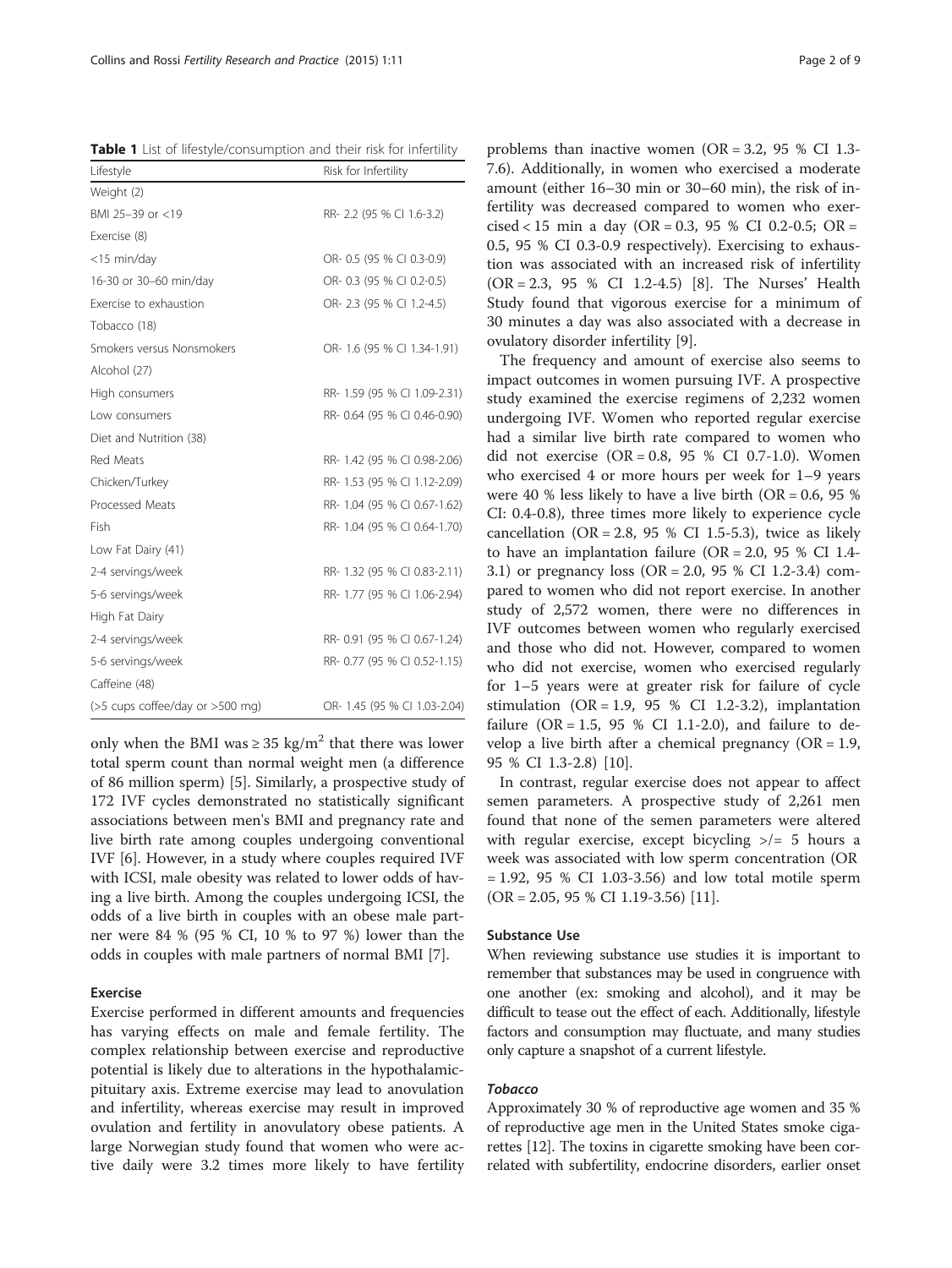of menopause, premature ovarian failure, and decreased implantation rate [\[13](#page-6-0)–[17](#page-6-0)]. The early onset of menopause associated with smoking suggests an association with early follicular depletion. According to a meta-analysis, the odds ratio for the risk of infertility in women smokers versus non-smokers was 1.60 (95 % CI 1.34-1.91) [[18](#page-6-0)]. It also showed that smoking results in a delay of conception by more than a year. Similarly, compared with non-smokers, women smokers have decreased ovarian response to hyperstimulation (12.12 +/−5 versus 8.62+/− 4 mature oocytes retrieved), lower clinical pregnancy rate (29.6 vs. 10.0 %), and lower AMH levels (3.86+/−1.92 versus 3.06 +/−1.68 μg/l) [\[19\]](#page-6-0). Smoking is also associated with many earlier pregnancy complications including spontaneous miscarriages, bacterial vaginosis, preterm labor, and ectopic pregnancy [[18](#page-6-0), [20](#page-6-0)]. However, with smoking cessation, fecundity returns to a similar rate as to non-smokers, even if cessation occurs within one year of attempting conception [[21](#page-6-0)]. For infertile women, simply discussing and providing basic information on the effects of smoking on infertility is highly effective in achieving smoking cessation [[22](#page-6-0)].

There is less consistency in the literature regarding the effects of smoking on male infertility. One of the largest studies evaluated 655 male smokers and 1,131 nonsmokers and found that cigarette smoking was associated with a significant decrease in sperm concentration (millions of sperm/mL of semen) (67.7  $\pm$  65.9 vs. 79.9  $\pm$ 75.0, p < 0.01) total sperm count (million) (229.4 ± 251.5 vs.  $278.1 \pm 264.2$ ,  $p < 0.01$ ), and total number of motile sperm (million)  $(105.6 \pm 132.7 \text{ vs. } 126.6 \pm 136.8, \text{ p} < 0.01)$ [[23\]](#page-6-0). Similar to women, smoking cessation improves fecundity and sperm parameters [[24\]](#page-6-0).

# Alcohol

There are conflicting data regarding the effects of alcohol consumption on female infertility. Whereas some studies quote an improvement in fecundity, others show a detriment or no change. There are many studies that suggest a trend toward increased alcohol consumption and decreased conception [\[25](#page-7-0), [26](#page-7-0), [2\]](#page-6-0). In a large Swedish study of 7,393 women, the risk of infertility was significantly increased in women who were high consumers of alcohol (>140 g alcohol, or 10 drinks, per week) (RR = 1.59, 95 % CI 1.09-2.31) and decreased in women who were low consumers (less than 50 g, or 4 drinks, per week) (RR = 0.64, 95 % CI 0.46–0.90) when compared with women who were moderate consumers (between 50–140 g alcohol per week) [\[27\]](#page-7-0). Similarly, in a prospective study of 430 Danish couples seeking first time pregnancy, the odds of conception decreased with increasing alcohol consumption in a dose–related fashion. Compared with non-drinkers, women who consumed 1–5 drinks per week had a fecundity OR of 0.61

(95 % CI 0.04-0.93) and women consuming  $>10$  drinks per week an OR of 0.34 (95 % CI 0.22-0.52) [[25](#page-7-0)]. In contrast, a population-based cohort study of 29,844 Danish women suggested that time to conception was shorter in women who drank wine compared to women that drank no alcohol [\[28](#page-7-0)]. An Italian study of 1,769 women found no connection between alcohol consumption and difficulty conceiving [\[29\]](#page-7-0). Certainly alcohol consumption should be avoided when pregnant, as no safe level of alcohol consumption has been determined during pregnancy [\[30\]](#page-7-0).

There does not appear to be an association between alcohol consumption and abnormal semen analysis parameters. Some studies demonstrated a detrimental effect of alcohol on sperm parameters, while others showed no or even a beneficial effect [[31](#page-7-0)–[33](#page-7-0)].

For women desiring IVF, two prospective cohort studies evaluated alcohol consumption prior to the IVF cycle and subsequent cycle outcome. In the first study, an increase in one drink per day among women was associated with 13 % fewer oocytes retrieved [\[34](#page-7-0)]. In the women with any documented alcohol consumption, there was a non-significant decreased odds of pregnancy. In men, alcohol use was not associated with a change in semen parameters. The strongest association between men's alcohol intake, pregnancy, and spontaneous abortion was seen when the consumption occurred closest to the time of semen sample collection. The second study had differing findings. This study found that in women who consumed at least four drinks/week there was a decreased live birth rate as compared to those who drank less than four drinks a week  $(OR = 0.84, 95 % CI 0.71 -$ 0.99) [\[35\]](#page-7-0). Couples in which both partners drank at least 4 drinks per week had a decreased likelihood of live birth compared to couples in which both drank less than 4 drinks per week (OR = 0.79, 95 % CI 0.66-0.96).

## Diet & Nutrition

The optimal fertility diet has yet to be established, and the effects of nutritional factors on fertility are largely unknown. However, dietary modifications have been shown to improve ovulatory disorder infertility. Three studies specifically evaluated the relationship between protein intake and ovulatory disorder infertility. Two of the studies were randomized trials that compared low (15 % of energy) versus high protein (30 % of energy) diets. The studies did not note any difference in ovulation or circulating hormone levels of androgens between the two groups [[36](#page-7-0), [37\]](#page-7-0). The third study was a large, prospective study of 18,555 women. The consumption of red meats and chicken/turkey was associated with a greater rate of ovulatory disorder infertility  $(RR = 1.42,$ 95%CI 0.98-2.06; RR = 1.53, 95%CI 1.12-2.09), whereas the consumption of processed meats and fish was not associated with a greater rate of ovulatory disorder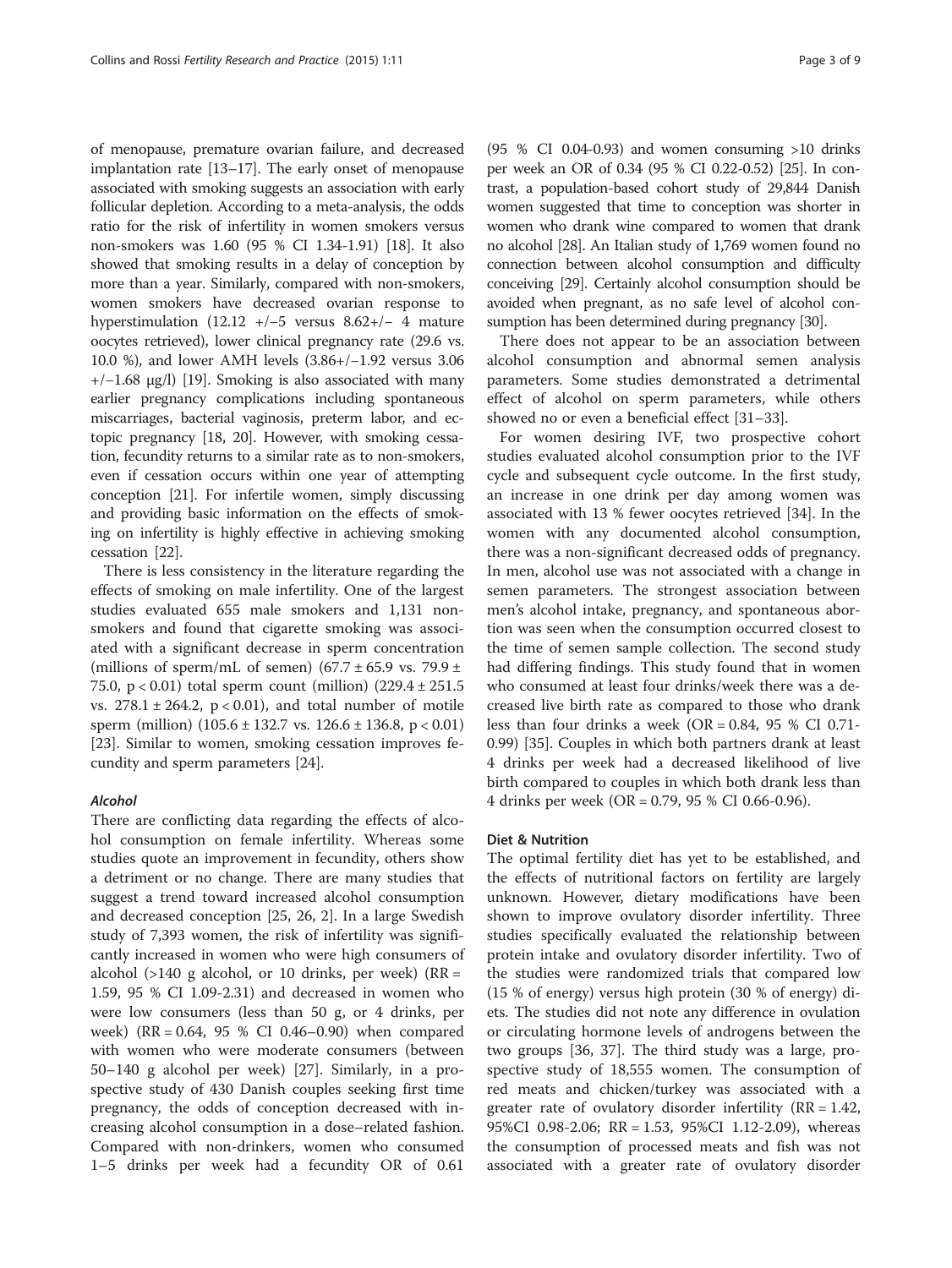infertility (RR = 1.04, 95%CI 0.67-1.62; RR = 1.04, 95%CI 0.64-1.70, respectively). Consumption of foods rich in vegetable protein showed a decreased risk of ovulatory disorder infertility, but it did not reach statistical significance [[38\]](#page-7-0).

In an effort to establish a fertility diet, the diets of a cohort of 17,544 women were obtained and the reproductive outcomes were followed. These data were obtained from the Nurses' Health Study II, a prospective cohort study which started in 1989 and obtained information through a questionnaire given to registered nurses aged 25–42. Based on the dietary intake and reproductive outcomes of these women, a high fertility diet consists of:

- Low intake of trans-fat, with a simultaneous greater intake of monounsaturated fat
- Low intake of animal protein with greater vegetable protein intake
- High intake of high-fiber, low glycemic carbohydrates
- Greater preference for high-fat dairy products
- High non-heme iron intake (mostly found in plant foods)

The women who adhered to this type of diet had a 66 % (RR = 0.34, 95 % CI 0.23–0.48) lower risk of ovulatory disorder infertility and a  $27 %$  (RR = 0.73, 95 % CI 0.57-0.95) lower risk of infertility due to other causes [[9\]](#page-6-0). In men, semen parameters may be improved by diets consisting of limited processed meats and cheese, and by increased low-fat dairy and fish [\[39](#page-7-0)].

# Dairy products

The relationship between dairy consumption and ovulatory disorder infertility has also been studied. Dairy food intake has been associated with a lower risk of insulin resistance and ovulatory dysfunction [[40\]](#page-7-0). However, data from the Nurses' Health Study II found contradictory results. An increase in low-fat dairy foods by 1 serving per day (calorie count was held constant) was associated with an 11 % greater risk of ovulatory disorder infertility (95 % CI 2-21 %). For low-fat dairy foods, the relative risk for ovulatory disorder infertility was 1.32 (95 % CI 0.83-2.11) for women consuming 2–4 servings per week and 1.77 (95 % CI 1.06-2.94) for women consuming 5–6 servings per week. For high-fat dairy foods, the relative risk was 0.91 (95 % CI 0.67-1.24) for women consuming 2–4 servings per week and 0.77 (95 % CI 0.52-1.15) for women consuming 5–6 servings per week [\[41\]](#page-7-0).

## Soy and isoflavonoids

Soy may help female fertility, yet hinder male fertility. There is a clear relationship between the consumption

of soy with low sperm concentration. Soy contains isoflavones that bind to the estrogen receptor and have mild estrogenic activity [[42, 43](#page-7-0)]. It is theorized that this mild estrogenic activity may affect spermatogenesis, induce capacitation and a premature acrosome reaction, or lower testosterone levels; however, these findings are from animal studies and the data are inconsistent [\[44](#page-7-0)]. Human data from a cross-sectional study of 99 men demonstrated dietary intake of soy and isoflavones were inversely related to sperm concentration. Consumption of soy and isoflavones had more of an impact on semen parameters of men with normal or above normal sperm concentrations [[45\]](#page-7-0). Other foods that contain phytoestrogens include walnuts, soybeans, cereals (oats, barley, wheat, and rice), legumes, berries, apples, carrots, ginseng, fennel, and anise used to make bourbon and beer [[46\]](#page-7-0).

In contrast to men, women may actually benefit from consumption of phytoestrogens during infertility treatments. A prospective cohort study evaluated live birth rates at different amounts of soy isoflavone consumption [[47\]](#page-7-0). Compared to those with no soy isoflavone consumption, the odds ratios of live births for women consuming 0.54-2.63 BMI/d was 1.32 (OR = 0.76-2.27, 95 % CI 0.76-2.27), 1.87 (OR = 1.12-3.14, 95 % CI 1.12-3.14) for women consuming 2.64-7.55 mg/d, and 1.77 ( $OR =$ 1.03-3.03, 95 % CI 1.03-3.03) for women consuming 7.56-27.89 mg/day. For reference, a 3 oz serving of tofu has 20 mg isoflavones.

# **Caffeine**

Daily caffeine consumption is very common among reproductive-aged couples. The role that caffeine plays in fertility is not well-defined. In a large multi-centered European retrospective study, consumption of high levels of caffeine (>5 cups of coffee/day or >500 mg) was associated with an increased odds of subfertility (defined as time to pregnancy 9.5 months or more) ( $OR = 1.45$ , 95 % CI 1.03-2.04) [[48\]](#page-7-0). In contrast, a prospective Danish study of 3,628 women evaluated the relationship between time to pregnancy and caffeinated beverages, and found no significant association between caffeine consumption (coffee, tea, soda) and fecundity [\[49](#page-7-0)]. Similarly, a cohort study of women without a history of infertility followed them for 8 years to evaluate the effect of caffeine on ovulatory disorder infertility [[50\]](#page-7-0). Caffeine intake did not increase the risk of ovulatory disorder infertility, and there was no association between caffeinated coffee, decaffeinated coffee or tea and infertility.

There are also varying results among women undergoing assisted reproductive technology (IVF). In a cohort study of 619 women undergoing in-vitro fertilization (IVF), caffeine intake did not reduce overall pregnancy rates, however a reduction in the number of retrieved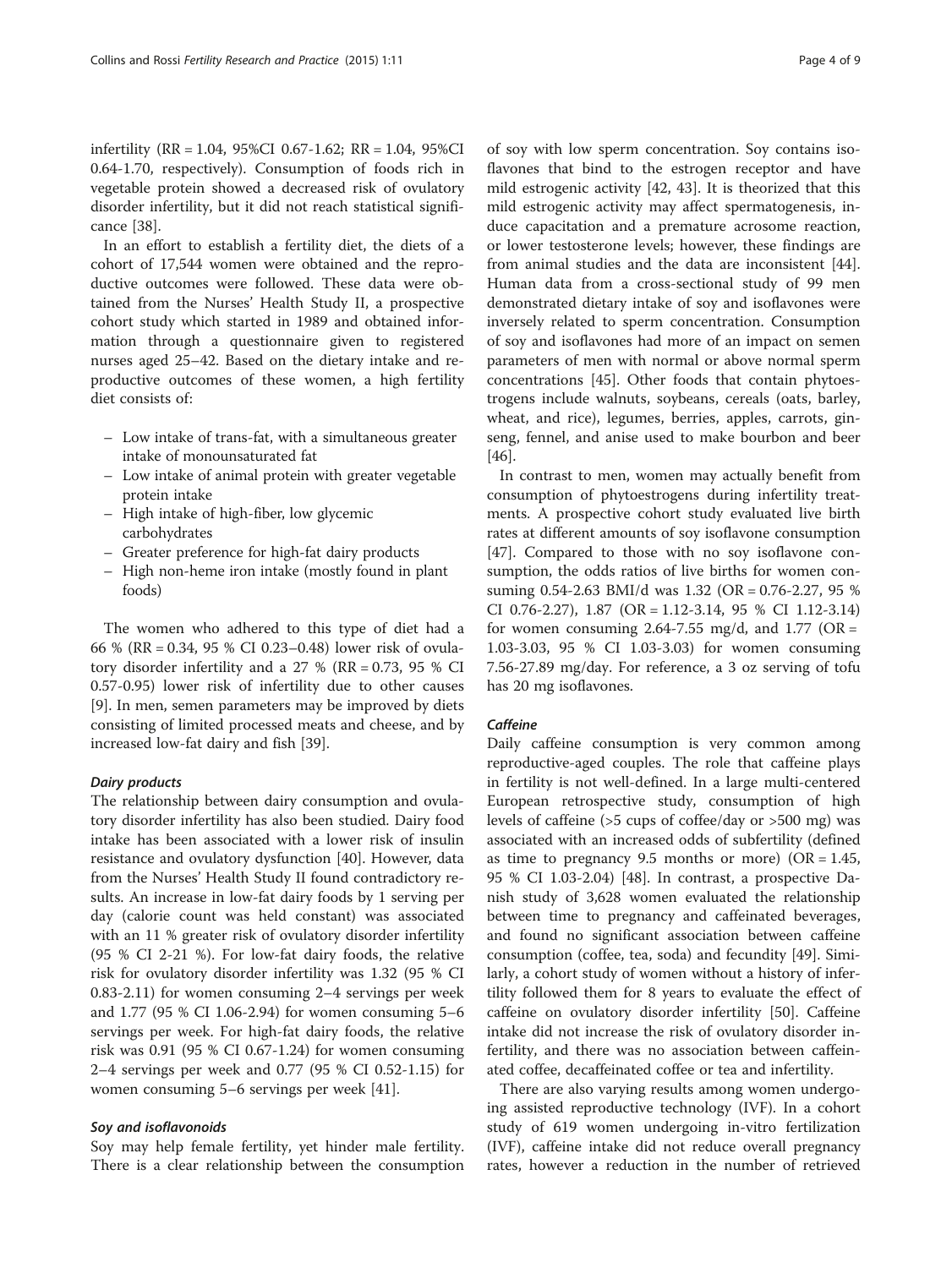eggs was observed [\[51\]](#page-7-0). These findings are consistent with a larger, prospective study that demonstrated that compared with women who do not drink caffeine, the likelihood of live birth was not significantly different for women who drank low (0–800 mg/week; OR = 1.00, 95 % CI = 0.83–1.21), moderate (>800–1400 mg/week; OR = 0.89, 95 % CI = 0.71–1.12), or high levels of caffeine  $(>1400 \text{ mg/week}; \text{ OR} = 1.07,$ 95%CI = 0.85–1.34). Typically there are roughly 95 mg of caffeine in an 8-ounce cup of coffee. Neither the type of caffeinated drink (tea, soda, coffee) nor men's caffeine intake had a significant effect on live birth rate. However, increasing caffeine use had a significantly lower peak estradiol level, but no difference in number of oocytes retrieved, fertilization or implantation rate [\[52](#page-7-0)].

The American Society for Reproductive Medicine states that moderate caffeine consumption (one to two cups of coffee per day or its equivalent) before or during pregnancy has no apparent adverse effects on fertility or pregnancy outcomes [\[30](#page-7-0)].

# Vitamins & Supplements

# **Antioxidants**

Antioxidants act to reduce the amount of reactive oxygen species, including hydroxyl radicals, superoxide anions, and hydrogen peroxide [\[53](#page-7-0)]. When there is an imbalance of reactive oxygen species there may be an increase in sperm DNA structural damage, as well as an unclear link to female infertility [\[54\]](#page-7-0). Commonly studied supplemental and dietary antioxidants include vitamin D, vitamin E, vitamin C, β –carotene, and coenzyme Q10.

A study from of 1,192 infertile women found that 68.6 % of them were vitamin D insufficient  $\langle$  <32 ng/mL), which is higher than the average population [\[55](#page-7-0)]. Ozkan et al. performed a small prospective study that demonstrated women with higher vitamin D levels (34.4 vs. 25.6 ng/mL) in their serum and follicular fluid had a higher clinical pregnancy rate following IVF [\[56](#page-7-0)]. However, other studies did not confirm this result [\[57](#page-7-0), [58](#page-7-0)]. Franasiak et al. performed a retrospective cohort study of 517 women undergoing IVF, and found that pregnancy rates did not differ when comparing different serum vitamin D levels (<20, 20–29.9, and  $\geq$ 30 ng/mL) [[59\]](#page-7-0). Similarly, in a prospective pilot study of infertile men, the incidence of low vitamin D was 76.9 % (mean serum vitamin D level 23.6 ng/mL). After treatment with vitamin D supplements, the rate of low sperm motility (<40 %) improved [\[60\]](#page-7-0). Food sources high in vitamin D levels include eggs, fatty fish, dairy, and cod liver oil.

Vitamin E also appears to be associated with positive reproductive outcomes. Vitamin E supplementation (20 mg) in women ≥35yo has been associated with a shorter time to pregnancy  $(HR = 1.07, 95\% CI 1.01-1.13)$ [[61\]](#page-7-0). Vitamin E supplementation in men may also help to decrease oxidative damage to sperm and improve

motility. A study of 20 men randomized to vitamin E and selenium or vitamin B-complex for 3 months resulted in increased motility among subjects taking vitamin E and selenium, but not with the vitamin B [\[62](#page-7-0)]. However, recommendations for vitamin E and selenium supplementation should be done cautiously as highdoses of these supplements have been associated with increased incidence of prostate cancer, cardiac complications, and breast cancer in women. There is also an increase in mortality at doses greater than 400 IU/day [[63\]](#page-7-0). Food sources high in vitamin E include sunflower seeds, almonds, spinach, papaya, and dark leafy greens.

The role of vitamin C and  $β$  -carotene supplementation on infertility is less clear and depends on the BMI. Ruder et al. performed a secondary analysis of a randomized controlled trial to determine whether antioxidant intake decreased the time to pregnancy in women with unexplained infertility [[64](#page-7-0)]. While consumption of antioxidants decreased time to pregnancy, it was dependent on BMI and the antioxidant. A significantly shorter time to pregnancy was seen in women with  $BMI < 25$  kg/m<sup>2</sup> with increasing vitamin C ( $HR = 1.09$ ,  $95 % CI 1.03-1.15$ ) and in women with BMI  $\geq$  25 kg/m<sup>2</sup> with increasing β -carotene  $(HR = 1.29, 95 % CI 1.09–1.53)$ . The optimal daily amount of each antioxidant has not yet been suggested.

In men, varying amounts of vitamin C and  $β$  –carotene supplementation may be associated with slight improvements in semen parameters. The Rochester Young Men's study was a cross-sectional study of male reproductive health that assessed dietary intake and semen quality in healthy men. Increased β-carotene (total daily (supplement and diet):  $>6,059$  µg/d vs. <2,520 µg) and lutein (total daily: > 4,480 μg vs. <1,734) intake were associated with a 6.5 % higher progressively total motile sperm count. Lycopene consumption (total daily: >13,508 vs. <4,808 μg) was positively associated with a 1.7 % higher rate of morphologically normal sperm [\[54](#page-7-0)]. Vitamin C intake has varying results depending on the dose and the study performed. Daily doses of 200 mg and 1000 mg have been shown to lower sperm agglutination [[64](#page-7-0), [65](#page-7-0)], but in the Rochester Young Men's study there was a dose dependent improvement in semen quality that corresponded to a total intake of about 148 mg/day [[54\]](#page-7-0). More prospective studies clearly need to be completed to determine the exact required doses of the antioxidants and the effect on male semen analysis parameters.

Coenzyme Q10 is a component of the mitochondrial respiratory chain that is required for energy metabolism. CoQ10 is an antioxidant, an energy promoting agent, a membrane stabilizer, and a regulator of mitochondrial permeability transition pores. Given these actions, it is theorized that this added cellular energy may improve sperm count and motility in men and egg quality in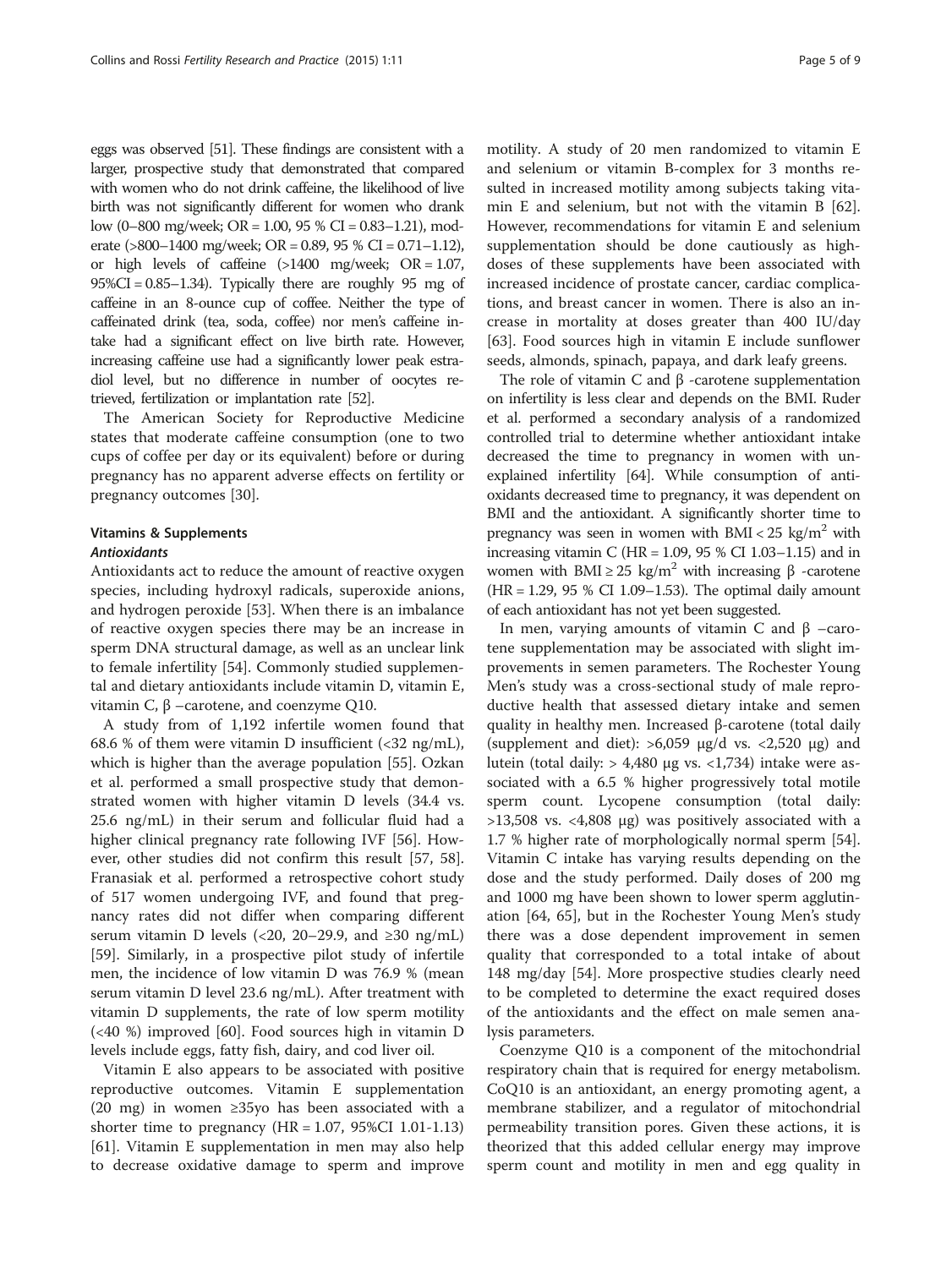women. In men, the amount of CoQ10 in the seminal fluid shows a direct correlation with semen parameters. A strong correlation between sperm count, motility and ubiquinol (reduced from of CoQ10) has been reported [[66, 67\]](#page-7-0). Reduced levels of CoQ10 were noted in infertile men with idiopathic and varicocele-associated asthenospermia [[68\]](#page-7-0). Supplementation with CoQ10 (200 mg/day twice daily) was studied in this population, and after 6 months of treatment there was an increase in seminal plasma, sperm cells, and sperm cell motility [\[69](#page-7-0)]. In a randomized trial between placebo and 300 mg coenzyme Q10 supplementation, the men who were supplemented with the CoQ10 had improved sperm count (57.8 vs. 47.8 million, p < 0.01), motility (27.6 vs. 23.1 %, p < 0.01), and morphology (9.6 vs. 7.8 %,  $p < 0.07$ ) [\[70](#page-7-0)]. The benefits for CoQ10 supplementation in women are less clear. Mouse models have shown improvement in fertility and oocyte quality in old mice when treated with CoQ10 [[71\]](#page-7-0); however, this model has yet to be repeated and no human studies have been performed to support this data. A study of women with diminished ovarian reserve treated with dehydroepiandrosterone (DHEA) with or without the addition of CoQ10 found no benefit in the addition of CoQ10 [\[72](#page-7-0)]. There is likely minimal harm in taking CoQ10 [\[73](#page-7-0)], but there is not strong evidence to recommend taking it at this point to improve fertility. Food sources with CoQ10 include seafood and meats, but is difficult to obtain through the diet as there are not many foods that contain CoQ10.

# Folate

Folate is required for the synthesis of DNA, transfer RNA, cysteine, and methionine, which are required during periods of rapid cell growth. Given the periconceptional period is a time of cellular growth, it was postulated that folate supplementation may improve reproductive outcomes. In a prospective cohort study of 232 women, live birth rates in women undergoing IVF were 20 % higher (95 % CI 8-31 %) among women with the highest amount of supplemental folate intake (>800 mcg/day) compared to women taking the lowest amount (<400 mcg/day). This study also suggested that folate supplementation was superior to dietary folate [\[74](#page-8-0)]. Similarly, a prospective cohort study of women undergoing IVF in the Netherlands found that a doubling in the follicular folate level was associated with three-fold increase in pregnancy [\[75\]](#page-8-0). From this data, women should be advised to take 800 mcg/day of folate during fertility treatments and throughout pregnancy.

## Dehydroepiandrosterone (DHEA)

Testosterone stimulates follicular development in the presence of adequate gonadotropin concentrations. DHEA may act as a pre-hormone of ovarian testosterone and

therefore may provide another treatment option. The role of DHEA in fertility was also proposed when Gleicher et al. studied women with diminished functional ovarian reserve (defined as abnormally high Follicle Stimulating Hormone levels and/or abnormally low anti-mullerian hormone) [[76](#page-8-0)]. They found that total testosterone levels were lower in these women compared to similar age-matched infertile women without diminished ovarian reserve. In one study of 38 women over the age of 40 planning to start IVF treatment, 25 mg DHEA was administered for 12 weeks prior to starting IVF medications. In this group there were 10 spontaneous and 9 ongoing pregnancies [[77](#page-8-0)]. Unfortunately the same encouraging results were not seen when women undergoing IVF were treated with DHEA. A study of 31 infertile women who were treated with DHEA supplementation (25 mg three times a day) starting 2 months prior to an IVF cycle found no improvement in total number of metaphase II oocytes  $(4.45 \pm 0.47)$ vs.  $2.09 \pm 0.26$ , fertilization  $(3.65 \pm 0.49 \text{ vs. } 2.0 \pm 0.27)$ , Grade I embryos  $(1.52 \pm 0.25 \text{ vs. } 0.55 \pm 0.18)$ , pregnancy rate (30 % vs. 9.1 %) and live birth rate (25 % vs. 0 %) compared to the 2 prior cycles without DHEA supplementation [\[78\]](#page-8-0). There is currently an ongoing randomized controlled trial in England to evaluate the ovarian response in women with poor ovarian reserve undergoing IVF treated DHEA versus placebo [\[79](#page-8-0)]. There are minimal data about women with infertility taking DHEA who are not undergoing IVF. Furthermore, there are no proposed male benefits to DHEA supplementation.

#### Psychological Stress

Stress can have physical, mental, and emotional manifestations. Significant physical or psychological stress, such as anorexia nervosa, alters reproductive function, but the evidence regarding the effects of moderate stress is mixed [[80\]](#page-8-0). Louis et al. studied the effects of stress on infertile couples by measuring salivary αamylase, which has been found to increase during stressful stimuli. Alpha- amylase elevation corresponded with a poorer probability of conception [[81\]](#page-8-0). However, a study of 2,695 women with infertility found no difference in pregnancy outcomes depending on the self-proclaimed stress level prior to treatments [\[82](#page-8-0)]. A meta-analysis including 14 studies on stress, did not find a worse outcome in women with higher levels of distress [[83\]](#page-8-0).

Physical, in-person, emotional support still seems to be superior to support through the internet and chat rooms, but the use of the internet for support can still help people facing infertility by educating, empowering, and diminishing feelings of depression [\[84\]](#page-8-0). Anxiety and stress respond well to treatments such as cognitive behavioral therapy as well as mind-body interventions. Yoga is one method of stress management and relaxation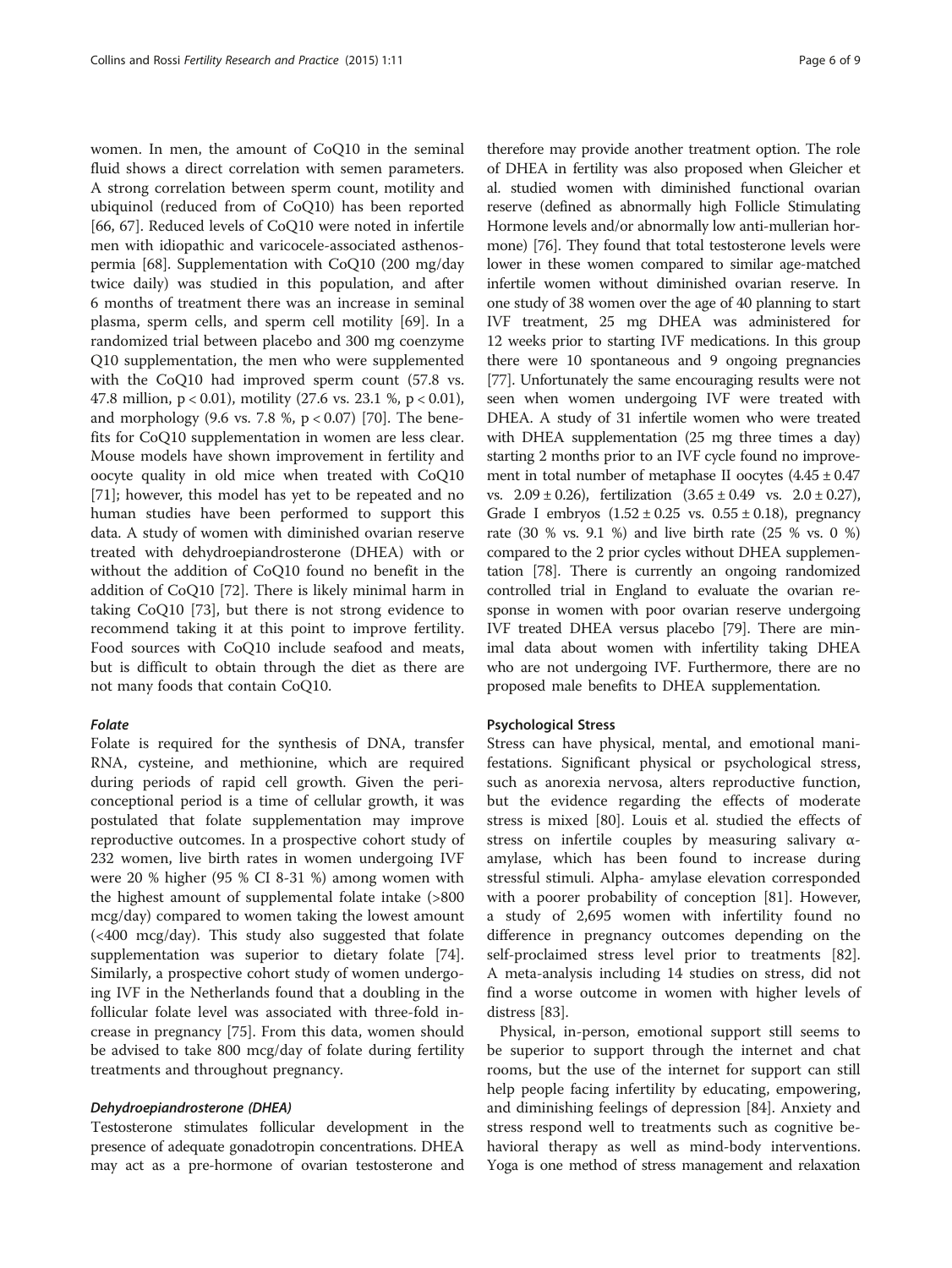<span id="page-6-0"></span>that may be beneficial for women undergoing fertility treatments. Yoga helps with relaxation through meditation, breathing, and achieving a deep sense of calmness. This may help the woman communicate more clearly with physicians, maintain a healthier lifestyle, and be patient through the sometimes long and cumbersome fertility treatments [[85](#page-8-0)]. Mind-body therapy that focuses on cognitive behavior therapy, relaxation training, negative health behavior modification, and social support components was found to improve pregnancy rates for those undergoing their second IVF treatment cycle  $(52 % vs. 20 % pregnancy rate, p < .05)$ [[86](#page-8-0)]. The stresses of infertility affect male partners as well, and this stress may manifest as erectile dysfunction [\[87](#page-8-0)]. Offering men similar stress reducing treatment options may also be effective in treating their stress.

# Conclusions

It is the role of the physician to help the patient identify modifiable risk factors, especially given the cost and time commitment associated with infertility treatments. If patients are made aware of simple lifestyle changes that could impact their fertility, they are generally receptive to making those adjustments. All patients should be encouraged to strive for a healthy, sustainable lifestyle. In areas where there is clear evidence that a lifestyle behavior may impact fertility, such as smoking, the patient should be encouraged to modify behavior. However, many lifestyle changes are difficult to study, and when the recommendations are less clear, the limitations of evidence should be discussed. Exercising, as well as alcohol and caffeine consumption, should be performed in moderation. More studies on the effects of stress on infertility are also providing information about treatment options such as cognitive behavioral therapy and yoga. Making these lifestyle modifications may aid in achieving the ultimate goal of a healthy pregnancy.

#### Abbreviations

BMI: Body Mass Index; DHEA: Dehydroepiandrosterone; IVF: In vitro Fertilization.

#### Competing Interests

The authors declare that they have no competing interests.

#### Authors' Contributions

GC and BR both contributed equally to researching the current evidence and studies surrounding lifestyle modifications that may improve natural fertility. Both participated in the review article design and coordination and draft of the manuscript. All authors read and approved the final manuscript.

## Acknowledgements

There are no acknowledgements for this study, and there were no financial contributions.

Received: 24 April 2015 Accepted: 16 July 2015 Published online: 25 July 2015

#### References

- 1. Chandra A, Copen CE, Stephen EH. Infertility and impaired fecundity in the United States, 1982–2010: data from the National Survey of Family Growth. Natl Health Stat Report. 2013;14(67):1–18. 1 p following 19.
- 2. Hassan MA, Killick SR. Negative lifestyle is associated with a significant reduction in fecundity. Fertil Steril. 2004;81(2):384–92.
- 3. Chavarro JE, Ehrlich S, Colaci DS, Wright DL, Toth TL, Petrozza JC, et al. Body mass index and short-term weight change in relation to treatment outcomes in women undergoing assisted reproduction. Fertil Steril. 2012;98(1):109–16.
- 4. Comstock IA, Kim S, Behr B, Lathi RB. Increased body mass index negatively impacts blastocyst formation rate in normal responders undergoing in vitro fertilization. J Assist Reprod Genet. 2015;25.
- 5. Chavarro JE, Toth TL, Wright DL, Meeker JD, Hauser R. Body mass index in relation to semen quality, sperm DNA integrity, and serum reproductive hormone levels among men attending an infertility clinic. Fertil Steril. 2010;93(7):2222–31.
- 6. Colaci DS, Afeiche M, Gaskins AJ, Wright DL, Toth TL, Tanrikut C, et al. Men's body mass index in relation to embryo quality and clinical outcomes in couples undergoing in vitro fertilization. Fertil Steril. 2012;98(5):1193–9.e1.
- 7. Keltz J, Zapantis A, Jindal SK, Lieman HJ, Santoro N, Polotsky AJ. Overweight men: clinical pregnancy after ART is decreased in IVF but not in ICSI cycles. J Assist Reprod Genet. 2010;27(9–10):539–44.
- 8. Gudmundsdottir SL, Flanders WD, Augestad LB. Physical activity and fertility in women: the North-Trondelag Health Study. Hum Reprod. 2009;24(12):3196–204.
- 9. Chavarro JE, Rich-Edwards JW, Rosner BA, Willett WC. Diet and lifestyle in the prevention of ovulatory disorder infertility. Obstet Gynecol. 2007;110(5):1050–8.
- 10. Morris SN, Missmer SA, Cramer DW, Powers RD, McShane PM, Hornstein MD. Effects of lifetime exercise on the outcome of in vitro fertilization. Obstet Gynecol. 2006;108(4):938–45.
- 11. Wise LA, Cramer DW, Hornstein MD, Ashby RK, Missmer SA. Physical activity and semen quality among men attending an infertility clinic. Fertil Steril. 2011;95(3):1025–30.
- 12. Practice Committee of the American Society for Reproductive Medicine. Smoking and infertility: a committee opinion. Fertil Steril. 2012;98(6):1400–6.
- 13. Jick H, Porter J. Relation between smoking and age of natural menopause. Report from the Boston Collaborative Drug Surveillance Program, Boston University Medical Center. Lancet. 1977;1(8026):1354–5.
- 14. Sharara FI, Beatse SN, Leonardi MR, Navot D, Scott Jr RT. Cigarette smoking accelerates the development of diminished ovarian reserve as evidenced by the clomiphene citrate challenge test. Fertil Steril. 1994;62(2):257–62.
- 15. Windham GC, Mitchell P, Anderson M, Lasley BL. Cigarette smoking and effects on hormone function in premenopausal women. Environ Health Perspect. 2005;113(10):1285–90.
- 16. Chang SH, Kim CS, Lee KS, Kim H, Yim SV, Lim YJ, et al. Premenopausal factors influencing premature ovarian failure and early menopause. Maturitas. 2007;58(1):19–30.
- 17. El-Nemr A, Al-Shawaf T, Sabatini L, Wilson C, Lower AM, Grudzinskas JG. Effect of smoking on ovarian reserve and ovarian stimulation in in-vitro fertilization and embryo transfer. Hum Reprod. 1998;13(8):2192–8.
- 18. Augood C, Duckitt K, Templeton AA. Smoking and female infertility: a systematic review and meta-analysis. Hum Reprod. 1998;13(6):1532–9.
- 19. Freour T, Masson D, Mirallie S, Jean M, Bach K, Dejoie T, et al. Active smoking compromises IVF outcome and affects ovarian reserve. Reprod Biomed Online. 2008;16(1):96–102.
- 20. Stillman RJ, Rosenberg MJ, Sachs BP, Smoking and reproduction. Fertil Steril. 1986;46(4):545–66.
- 21. Curtis KM, Savitz DA, Arbuckle TE. Effects of cigarette smoking, caffeine consumption, and alcohol intake on fecundability. Am J Epidemiol. 1997;146(1):32–41.
- 22. Hughes EG, Lamont DA, Beecroft ML, Wilson DM, Brennan BG, Rice SC. Randomized trial of a "stage-of-change" oriented smoking cessation intervention in infertile and pregnant women. Fertil Steril. 2000;74(3):498–503.
- 23. Kunzle R, Mueller MD, Hanggi W, Birkhauser MH, Drescher H, Bersinger NA. Semen quality of male smokers and nonsmokers in infertile couples. Fertil Steril. 2003;79(2):287–91.
- 24. Santos EP, Lopez-Costa S, Chenlo P, Pugliese MN, Curi S, Ariagno J, et al. Impact of spontaneous smoking cessation on sperm quality: case report. Andrologia. 2011;43(6):431–5.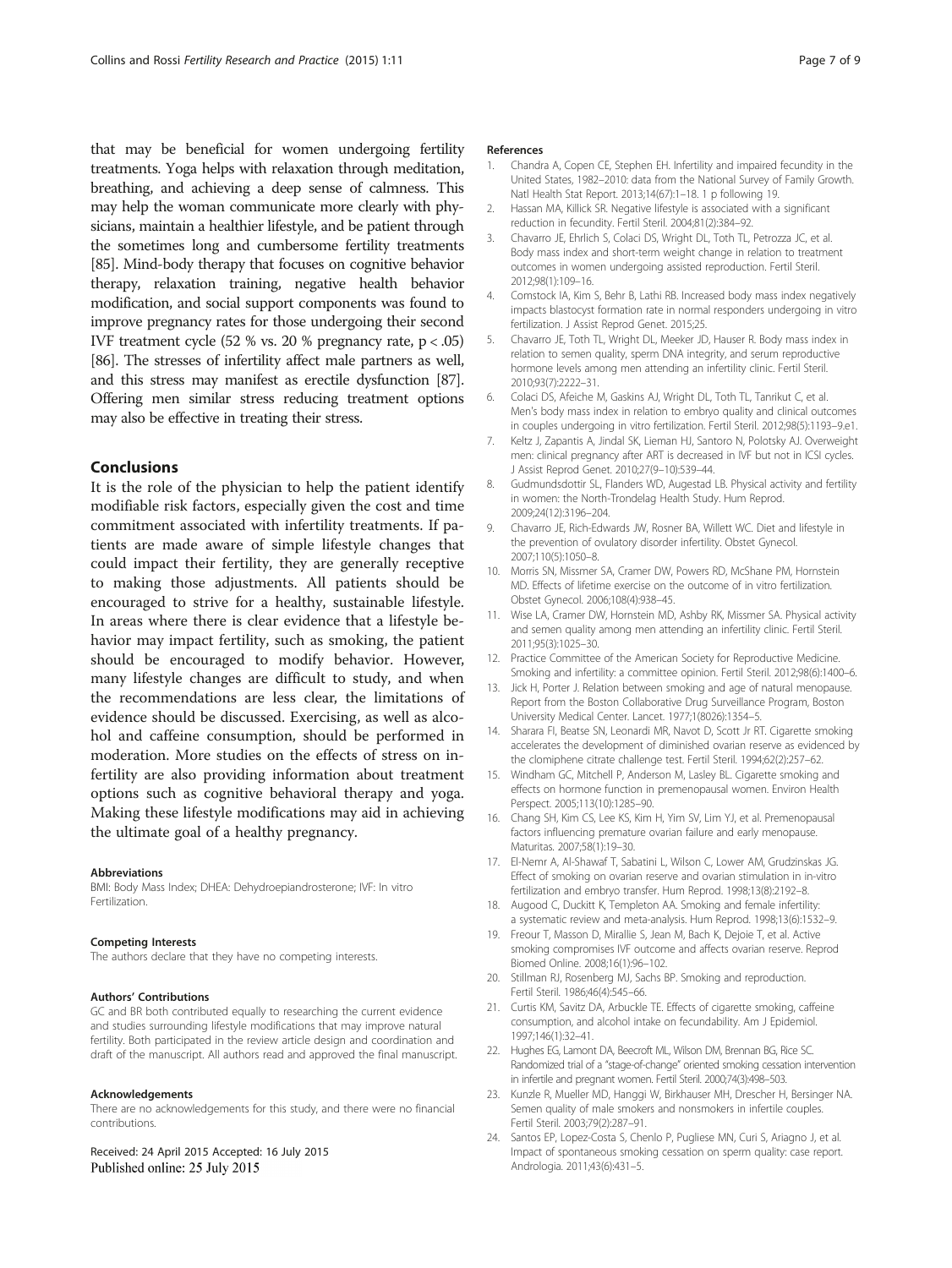- <span id="page-7-0"></span>25. Jensen TK, Hjollund NH, Henriksen TB, Scheike T, Kolstad H, Giwercman A, et al. Does moderate alcohol consumption affect fertility? Follow up study among couples planning first pregnancy. BMJ. 1998;317(7157):505–10.
- 26. Hakim RB, Gray RH, Zacur H. Alcohol and caffeine consumption and decreased fertility. Fertil Steril. 1998;70(4):632–7.
- 27. Eggert J, Theobald H, Engfeldt P. Effects of alcohol consumption on female fertility during an 18-year period. Fertil Steril. 2004;81(2):379–83.
- 28. Tolstrup JS, Kjaer SK, Holst C, Sharif H, Munk C, Osler M, et al. Alcohol use as predictor for infertility in a representative population of Danish women. Acta Obstet Gynecol Scand. 2003;82(8):744–9.
- 29. Parazzini F, Chatenoud L, Di Cintio E, La Vecchia C, Benzi G, Fedele L. Alcohol consumption is not related to fertility in Italian women. BMJ. 1999;318(7180):397.
- 30. Practice Committee of American Society for Reproductive Medicine in collaboration with Society for Reproductive Endocrinology and Infertility. Optimizing natural fertility. Fertil Steril. 2008;90(5 Suppl):S1–6.
- 31. Merino G, Lira SC, Martinez-Chequer JC. Effects of cigarette smoking on semen characteristics of a population in Mexico. Arch Androl. 1998;41(1):11-5.
- 32. Auger J, Eustache F, Andersen AG, Irvine DS, Jorgensen N, Skakkebaek NE, et al. Sperm morphological defects related to environment, lifestyle and medical history of 1001 male partners of pregnant women from four European cities. Hum Reprod. 2001;16(12):2710–7.
- 33. Adelusi B, AlTwaijiri MH, AlMeshari A, Kangave D, AlNuaim LA, Younnus B. Correlation of smoking and coffee drinking with sperm progressive motility in infertile males. Afr J Med Med Sci. 1998;27(1–2):47–50.
- 34. Klonoff-Cohen H, Lam-Kruglick P, Gonzalez C. Effects of maternal and paternal alcohol consumption on the success rates of in vitro fertilization and gamete intrafallopian transfer. Fertil Steril. 2003;79(2):330–9.
- 35. Rossi BV, Chang G, Berry KF, Hornstein MD, Missmer SA. In vitro fertilization outcomes and alcohol consumption in at-risk drinkers: the effects of a randomized intervention. Am J Addict. 2013;22(5):481–5.
- 36. Stamets K, Taylor DS, Kunselman A, Demers LM, Pelkman CL, Legro RS. A randomized trial of the effects of two types of short-term hypocaloric diets on weight loss in women with polycystic ovary syndrome. Fertil Steril. 2004;81(3):630–7.
- 37. Moran LJ, Noakes M, Clifton PM, Tomlinson L, Galletly C, Norman RJ. Dietary composition in restoring reproductive and metabolic physiology in overweight women with polycystic ovary syndrome. J Clin Endocrinol Metab. 2003;88(2):812–9.
- 38. Chavarro JE, Rich-Edwards JW, Rosner BA, Willett WC. Protein intake and ovulatory infertility. Am J Obstet Gynecol. 2008;198(2):210.e1–7.
- 39. Afeiche MC, Gaskins AJ, Williams PL, Toth TL, Wright DL, Tanrikut C, et al. Processed meat intake is unfavorably and fish intake favorably associated with semen quality indicators among men attending a fertility clinic. J Nutr. 2014;144(7):1091–8.
- 40. Pereira MA, Jacobs Jr DR, Van Horn L, Slattery ML, Kartashov AI, Ludwig DS. Dairy consumption, obesity, and the insulin resistance syndrome in young adults: the CARDIA Study. JAMA. 2002;287(16):2081–9.
- 41. Chavarro JE, Rich-Edwards JW, Rosner B, Willett WC. A prospective study of dairy foods intake and anovulatory infertility. Hum Reprod. 2007;22(5):1340–7.
- 42. Thomas P, Dong J. Binding and activation of the seven-transmembrane estrogen receptor GPR30 by environmental estrogens: a potential novel mechanism of endocrine disruption. J Steroid Biochem Mol Biol. 2006;102(1–5):175–9.
- 43. Harris HA, Bapat AR, Gonder DS, Frail DE. The ligand binding profiles of estrogen receptors alpha and beta are species dependent. Steroids. 2002;67(5):379–84.
- 44. Adeoya-Osiguwa SA, Markoulaki S, Pocock V, Milligan SR, Fraser LR. 17beta-Estradiol and environmental estrogens significantly affect mammalian sperm function. Hum Reprod. 2003;18(1):100–7.
- 45. Chavarro JE, Toth TL, Sadio SM, Hauser R. Soy food and isoflavone intake in relation to semen quality parameters among men from an infertility clinic. Hum Reprod. 2008;23(11):2584–90.
- 46. Giwercman A. Estrogens and phytoestrogens in male infertility. Curr Opin Urol. 2011;21(6):519–26.
- 47. Vanegas JC, Afeiche MC, Gaskins AJ, Minguez-Alarcon L, Williams PL, Wright DL, et al. Soy food intake and treatment outcomes of women undergoing assisted reproductive technology. Fertil Steril. 2015;103(3):749–755.e2.
- 48. Bolumar F, Olsen J, Rebagliato M, Bisanti L. Caffeine intake and delayed conception: a European multicenter study on infertility and subfecundity. European Study Group on Infertility Subfecundity. Am J Epidemiol. 1997;145(4):324–34.
- 49. Hatch EE, Wise LA, Mikkelsen EM, Christensen T, Riis AH, Sorensen HT, et al. Caffeinated beverage and soda consumption and time to pregnancy. Epidemiology. 2012;23(3):393–401.
- 50. Chavarro JE, Rich-Edwards JW, Rosner BA, Willett WC. Caffeinated and alcoholic beverage intake in relation to ovulatory disorder infertility. Epidemiology. 2009;20(3):374–81.
- 51. Al-Saleh I, El-Doush I, Grisellhi B, Coskun S. The effect of caffeine consumption on the success rate of pregnancy as well various performance parameters of in-vitro fertilization treatment. Med Sci Monit. 2010;16(12):CR598–605.
- 52. Choi JH, Ryan LM, Cramer DW, Hornstein MD, Missmer SA. Effects of Caffeine Consumption by Women and Men on the Outcome of Fertilization. J Caffeine Res. 2011;1(1):29–34.
- 53. Combelles CM, Gupta S, Agarwal A. Could oxidative stress influence the invitro maturation of oocytes? Reprod Biomed Online. 2009;18(6):864–80.
- 54. Zareba P, Colaci DS, Afeiche M, Gaskins AJ, Jorgensen N, Mendiola J, et al. Semen quality in relation to antioxidant intake in a healthy male population. Fertil Steril. 2013;100(6):1572–9.
- 55. Li L, Schriock E, Dougall K, Givens C. Prevalence and risk factors of vitamin D deficiency in women with infertility. Fertil Steril. 2012;97(3):S26.
- 56. Ozkan S, Jindal S, Greenseid K, Shu J, Zeitlian G, Hickmon C, et al. Replete vitamin D stores predict reproductive success following in vitro fertilization. Fertil Steril. 2010;94(4):1314–9.
- 57. Aleyasin A, Hosseini MA, Mahdavi A, Safdarian L, Fallahi P, Mohajeri MR, et al. Predictive value of the level of vitamin D in follicular fluid on the outcome of assisted reproductive technology. Eur J Obstet Gynecol Reprod Biol. 2011;159(1):132–7.
- 58. Anifandis GM, Dafopoulos K, Messini CI, Chalvatzas N, Liakos N, Pournaras S, et al. Prognostic value of follicular fluid 25-OH vitamin D and glucose levels in the IVF outcome. Reprod Biol Endocrinol. 2010;8:91. 7827-8-91.
- 59. Franasiak JM, Molinaro TA, Dubell EK, Scott KL, Ruiz AR, Forman EJ, et al. Vitamin D levels do not affect IVF outcomes following the transfer of euploid blastocysts. Am J Obstet Gynecol. 2015;212(3):315.e1–6.
- 60. Waud K, Bocca S. Role of vitamin D deficiency in male fertility. Fertil Steril. 2015;103(2), e39.
- 61. Pape-Zambito DA, Roberts RF, Kensinger RS. Estrone and 17beta-estradiol concentrations in pasteurized-homogenized milk and commercial dairy products. J Dairy Sci. 2010;93(6):2533–40.
- 62. Kefer JC, Agarwal A, Sabanegh E. Role of antioxidants in the treatment of male infertility. Int J Urol. 2009;16(5):449–57.
- 63. Ko EY, Sabanegh Jr ES, Agarwal A. Male infertility testing: reactive oxygen species and antioxidant capacity. Fertil Steril. 2014;102(6):1518–27.
- 64. Dawson EB, Harris WA, Rankin WE, Charpentier LA, McGanity WJ. Effect of ascorbic acid on male fertility. Ann N Y Acad Sci. 1987;498:312–23.
- 65. Dawson EB, Harris WA, Teter MC, Powell LC. Effect of ascorbic acid supplementation on the sperm quality of smokers. Fertil Steril. 1992;58(5):1034–9.
- 66. Mancini A, Milardi D, Conte G, Festa R, De Marinis L, Littarru GP. Seminal antioxidants in humans: preoperative and postoperative evaluation of coenzyme Q10 in varicocele patients. Horm Metab Res. 2005;37(7):428–32.
- 67. Alleva R, Scararmucci A, Mantero F, Bompadre S, Leoni L, Littarru GP. The protective role of ubiquinol-10 against formation of lipid hydroperoxides in human seminal fluid. Mol Aspects Med. 1997;18(Suppl):S221–8.
- 68. Balercia G, Arnaldi G, Fazioli F, Serresi M, Alleva R, Mancini A, et al. Coenzyme Q10 levels in idiopathic and varicocele-associated asthenozoospermia. Andrologia. 2002;34(2):107–11.
- 69. Balercia G, Mosca F, Mantero F, Boscaro M, Mancini A, Ricciardo-Lamonica G, et al. Coenzyme Q (10) supplementation in infertile men with idiopathic asthenozoospermia: an open, uncontrolled pilot study. Fertil Steril. 2004;81(1):93–8.
- 70. Safarinejad MR. Efficacy of coenzyme Q10 on semen parameters, sperm function and reproductive hormones in infertile men. J Urol. 2009;182(1):237–48.
- 71. Ben-Meir A, Chong J, Borrego-Alvarez A, Moley KH, Jurisicova A, Casper RF. CoQ10 treatment can improve fertility and oocyte quality in old mice. Fertil Steril. 2011;96:S106.
- 72. Ryan EAJ, Claessens EA, Blanco Mejia S. Effect of smoking on ovarian reserve and ovarian stimulation in in-vitro fertilization and embryo transfer. Hum Reprod. 1998;13:2192–8.
- 73. Pfeffer G, Majamaa K, Turnbull DM, Thorburn D, Chinnery PF. Treatment for mitochondrial disorders. Cochrane Database of Systematic Reviews 2012; Issue 4. Art. No.: CD004426. doi:[10.1002/14651858.CD004426.pub3](http://dx.doi.org/10.1002/14651858.CD004426.pub3).